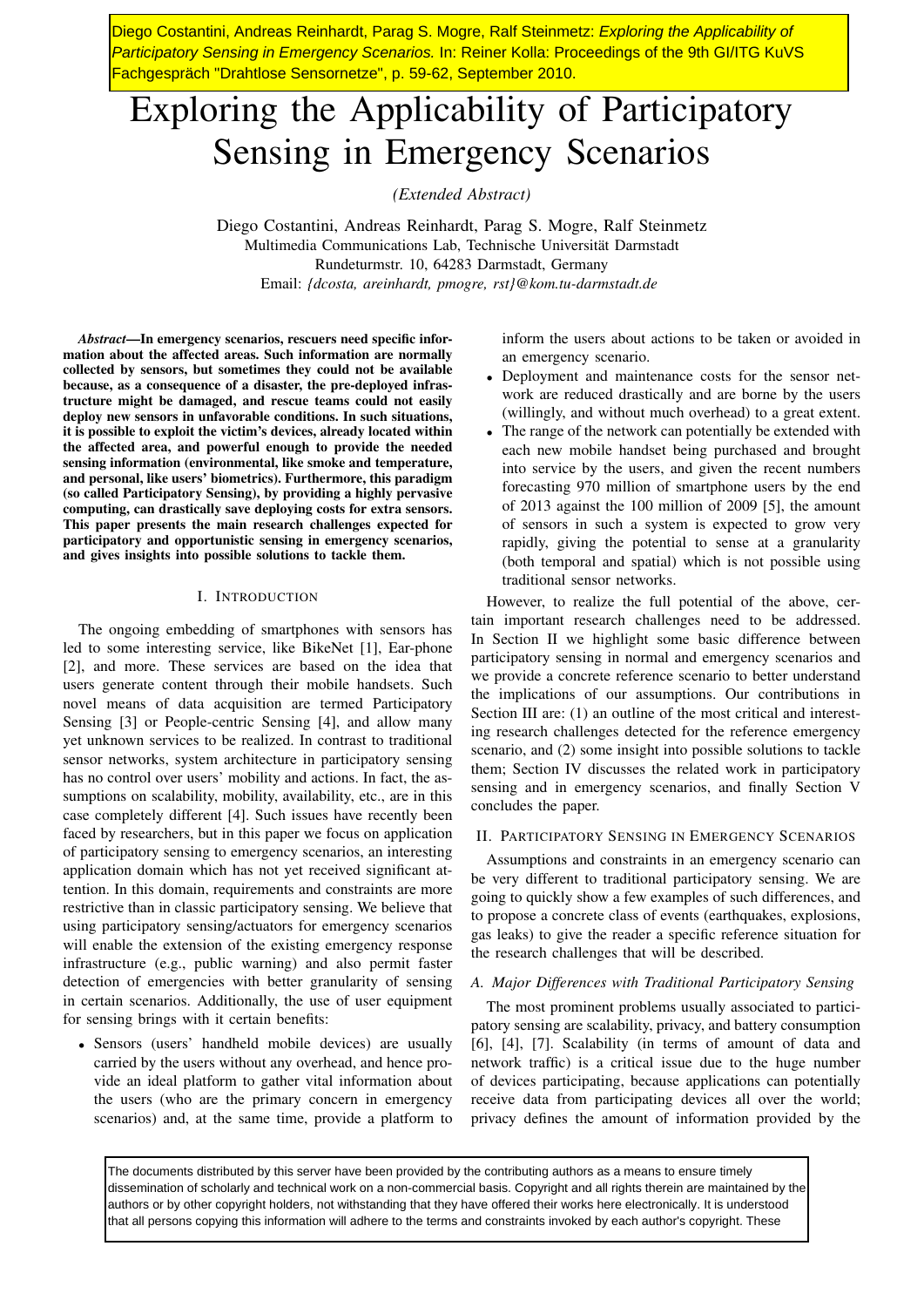users, and balancing such amount to provide a useful set of information while preserving the privacy of the users is no easy task; battery consumption is an even bigger problem, because users can directly notice fast battery exhaustion and most likely block any sensing application. In emergency scenarios, though, scalability normally has a reduced impact due to the locality characteristic of the scenario. However, it cannot be completely ignored, because there could be emergency situations where a high number of people (and their devices) are gathered (i.e., during an event in a stadium). Also privacy can be seen from a different point of view, since the scope of the application making use of it is limited to a specific set of information, and the goal of such application is the immediate benefit of the participating users. Battery consumption, instead, is much more critical in emergency scenarios. What normally is just an annoyance for the users, which have to recharge the devices more frequently (often it happens daily), becomes now of paramount importance, because the battery should last as long as possible, without the chance to recharge it, until the rescuers can help the victim.

# *B. Reference Scenario*

When a disaster situation occurs, many people suffer injuries and/or tend to panic, sometimes also hindering the work of rescue teams. These people, and especially their technological devices, can however provide much help and information about their surroundings. For example, following an earthquake or an explosion, rescue teams will have to explore and search for victims in buildings that are on fire or collapsed. Some of the victims might be unable to communicate their position, but the environment can provide useful data through sensors to locate them or describe the status of particular areas. In particular, envisioning the continuous growth of handheld devices market, we expect everybody to have a sensor-equipped device able to help the rescue teams with sensed information (such as camera feed, microphone, smoke, temperature, . . . ) or alarms (i.e., loud noise and blinking light to help detect the device and, hopefully, the trapped or injured owners). These devices will be an addition to the sensors already present in the environment, which may not be working anymore due to the disaster. These are the conditions we assume while addressing the following research challenges.

# III. RESEARCH CHALLENGES

To provide a system able to take advantage of personal devices within the scenario just defined, multiple research challenges must be addressed, many of them covering different research areas. We will present here those we consider most interesting and critical (see Fig. 1).

## *A. Devices Participation*

The first important issue to solve regards the devices participation. Several problems must be faced to make sure that the users, and thus, their devices, are properly participating. Motivation and incentives for users is quite a big issue for traditional participatory sensing, because users are normally



Figure 1: Logical View of the Research Challenges

not voluntarily willing to share and spend their resources for the benefit of the community. In this case, though, being a tool to potentially save their lives, should be a good enough incentive. However, users often do not foresee a disaster, and they judge how the system impacts them every day. That is why the sensing application, to be accepted by the users, has to take into consideration the following problems, regardless of any technical reason.

*1) Battery Life:* Battery life is already a concern for smartphone users [8], and adding more (visible) consumption will not make any sensing application welcome on their devices. Therefore, it must be consumption-aware. But besides users' attitude, saving battery is a requirement also for the reference scenario. In fact, if we consider an earthquake or an explosion, some building could collapse, and victims might be trapped under the debris and extracted after a long time, making paramount to have the devices able to participate as long as possible. Hence, highly efficient and robust algorithms and protocols are needed.

*2) Ease of Use:* Further, special emphasis is needed on ease of use. Users should not note the overhead of the sensing application, as this is not the primary aim of the users neither of the handheld devices. Therefore, the application should be seamless and lightweight. Ideally, it could be seen as a safety feature offered by the device manufacturer, on which users have no power (or even awareness) at all, as it currently happens with the emergency call system of mobile phones. Giving rights on the application to the users could bring, especially with a full featured set of sensors, to misconfigurations or rejections, which go against the purpose of the sensing application itself.

*3) Privacy:* Since users provide sensitive sensor data, it should be clear what is disclosed, when, and to whom [9]. For the purpose of an emergency application, only the information relevant to the current emergency should be transmitted, for the duration of the emergency, and only to other devices actively or passively participating to the system.

*4) Robustness to Attacks:* The system should be robust to attacks of all kinds: from compromised user devices providing bogus or misleading data, to unnecessary emergency response costs due to false/malicious alarms, or misdirection of people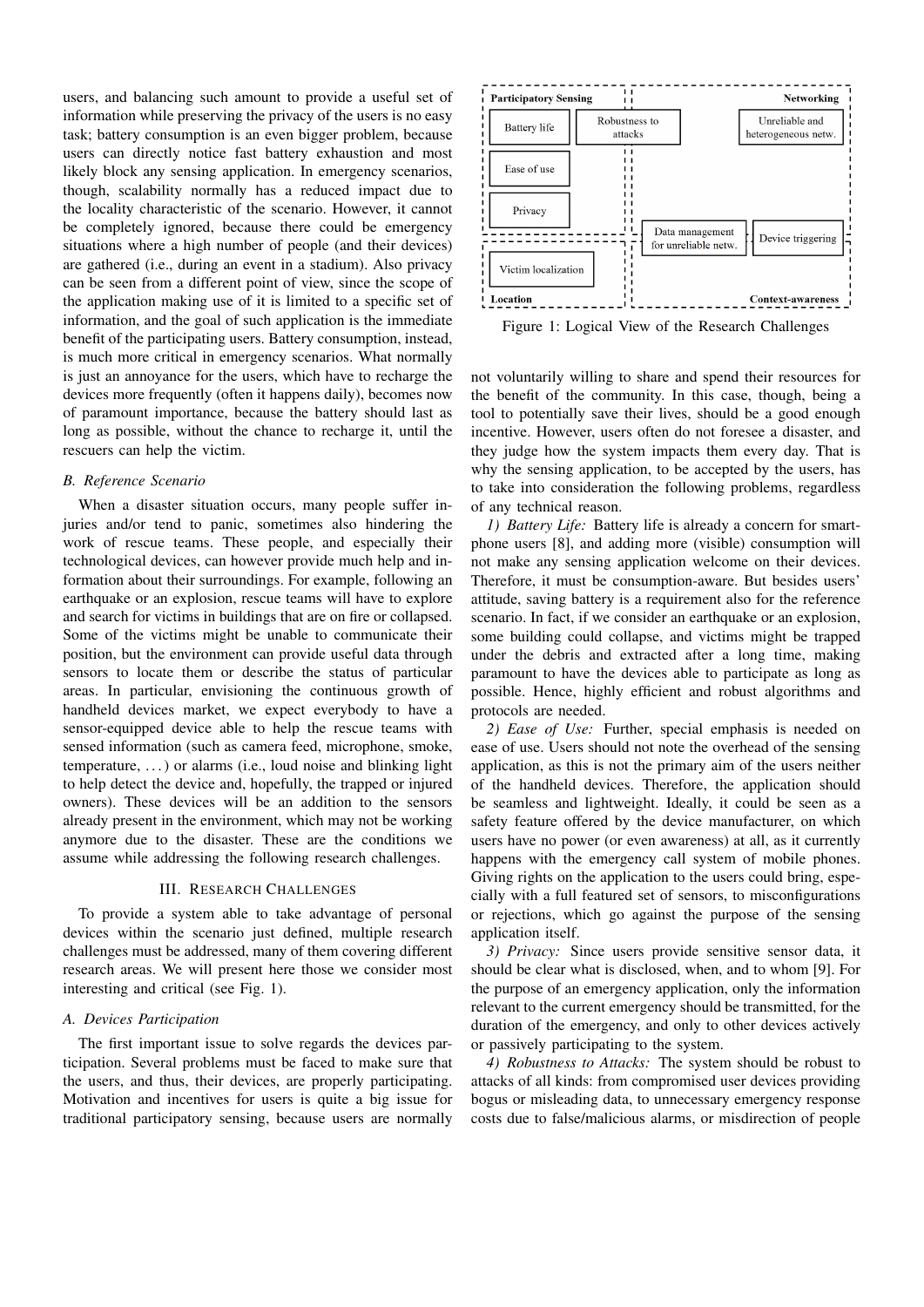in real emergency scenarios. For this purpose, the system should rely on multiple sources of data and treat them before acknowledging an alarm, in particular, detecting and filtering outliers, and giving trusted devices (i.e., belonging to some trusted authority) a heavier weight for decisions.

*5) Device Triggering:* One main mechanism related to the previous problem is the activation of the devices. Three options are envisioned in case of disaster: (1) users manually turn their devices into emergency mode if they are able to, (2) authorities remotely trigger them, or (3) devices are able to recognize a disaster pattern and to automatically turn into emergency mode (e.g., measuring high temperature and a sudden acceleration could represent an explosion). The manual trigger is trivial, but the other two present research challenges. For example, the remote triggering requires a secure authentication mechanism to avoid malicious actions. It also requires that the triggering signal is limited to the area of the emergency, to avoid undesired propagation. The automatic emergency inference, instead, relies only on the device sensors, and extensive tests to study events patterns are required to be able to reliably infer a particular event.

#### *B. Unreliable and Heterogeneous Networking*

Once the devices are properly participating within the system, the focus must be shifted to the networking problems in hostile post-disaster conditions [10], [11]. In fact, any predeployed network infrastructure is not guaranteed to be fully connected at all times because of malfunctions due to the disaster, and much more mobility than in traditional networks is expected (if not by the victims V, the rescue team R is supposed to move within the area of interest - see Fig. 2), thus they can be treated as Delay Tolerant Networks (DTNs).



Figure 2: Heterogeneous static/mobile scenario. R: rescuers - V: victims - AP: access points

Because of these reasons, routing solutions in DTNs over multiple wireless technologies should be investigated to cope with such assumptions. For example, bridging routing through different wireless technologies (i.e., WiFi and Bluetooth) can help solving partitioning problems, while peer-to-peer protocols can be used to address scalability issues, although scalability is expected to be a much smaller concern with respect to traditional participatory sensing, as already explained in Section II.

# *C. Data Management for Unreliable Networks*

Assuming the unreliability of the network, data management mechanisms must be able to correctly map, spatially and temporally, sensor information collected during disconnections. They must also provide data replication and distribution. This way, nodes churn and mobility will have a smaller impact on sensor data availability and correctness. Peer-to-peer protocols could be good candidates for such tasks, and, if carefully designed, they can also mitigate the problem of scalability in crowded areas. Another important mechanism to consider in order to reduce scalability issues, is aggregation/mediation [12], [13]. Nodes can reduce the amount of data transmitted and stored (trade-off between processing power, battery consumption, and memory requirements), but they must preserve an appropriate level of informative content, thus taking into consideration Quality of Information (QoI [14]).

## *D. Victim Localization*

Finally, victims should be located with good accuracy. Although there are countless location mechanisms proposed in literature, roughly divided between fingerprinting and triangulation/trilateration methods, they mostly have requirements/assumptions that cannot be always taken for granted. The former method assigns a position based on a set of parameters (called fingerprint), i.e., the visible WiFi access points or GSM cells, and requires the system to be trained with an initial set of fingerprints. Unfortunately, they result to be unusable when the infrastructure changes due to a disaster. The latter, instead, measures angles/distances from known points to determine the position, but again, in case of infrastructure changes and failures, it might not be possible to do it. Some examples are [15], [16], [17] for fingerprinting and [18], [19] for triangulation/trilateration. In a disaster scenario, the worst case should be assumed, and the location mechanism should work in such adverse conditions. Basically, assuming that the networking infrastructure could be absent, no area map available, and no external help (i.e., GPS or special purpose antennas) can reach the disaster area, the only "beacons" available are the victims' and rescue team's devices. Of course, every additional technological help should be exploited to improve the accuracy and reliability of the designed mechanism(s). They should try to provide an exact or relative position of the devices within the disaster area, and possibly build a map in real time as well. Locations and nodes could also be tagged with metadata representing useful information (e.g., temperature and picture taken by the target device) for the rescuers.

## IV. RELATED WORK

In literature, a number of applications relying on participatory sensing can be found. For example, NoiseTube [20] and Ear-Phone [2] use mobile phones as noise sensors, sharing geo-tagged noise pollution levels measured by the users; the BikeNet [1] application measures cyclists' movements (speed, distance, position, . . . ) and physical values (heart rate, galvanic skin response, or other values measurable through body sensors), and stores/shares them with other participant users; Nericell [21] uses smartphones' sensors to monitor road and traffic conditions, and reports them to a server